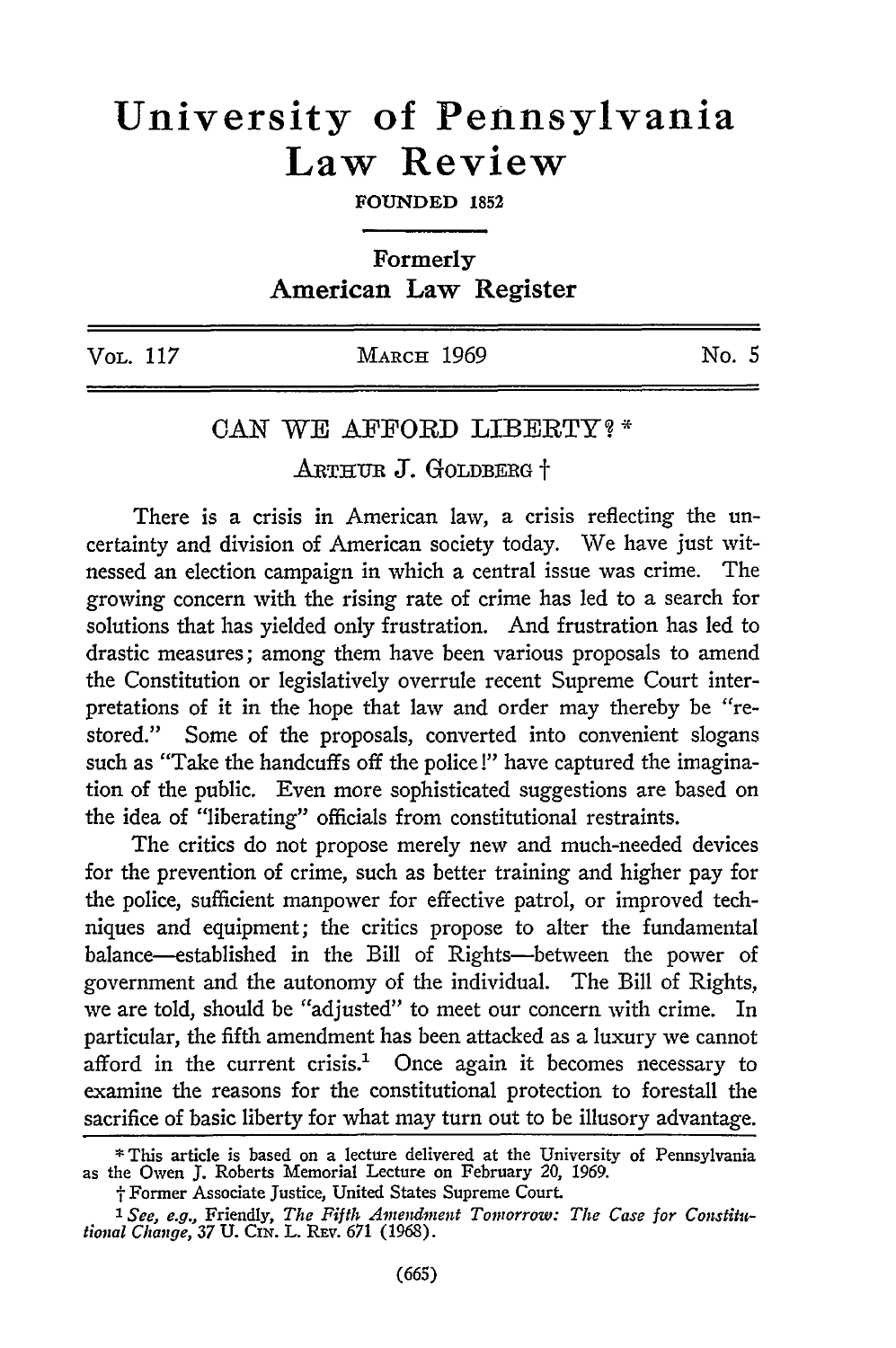A Bill of Rights reflects wisdom. With the knowledge that a government may take hasty action that it will later come to regret, a wise nation provides itself with parchment counsel intended to prevent those actions that history teaches us are most often regretted. A Bill of Rights also expresses the essential optimism of a people, for it is based upon a belief that there will come a future worth aiming the nation toward.

It is one of the nation's glories that it has maintained a Bill of Rights for almost two centuries. This is not an easy thing, for it is an implicit assumption of constitutional limitations that they will frequently be unpopular in their specific application. If the government and people could be relied upon always to act according to the principles of the Bill of Rights, there would be no need for the document.<sup>2</sup> But the people of this new nation would not accept a constitution without a Bill of Rights, for they recognized that there would be temporary passions, passing emergencies, and apparent changes of circumstances, any of which might appear to justify the abridgment of individual liberty. It seems intrinsic to human nature that the closer we are to an event, the less reliable is our judgment. The Bill of Rights provides that detached wisdom we require when basic freedoms seem to block the path of necessity.

The value of constitutional restraints is illustrated **by** the first amendment's guarantee of freedom of speech. This freedom has been constantly under attack from the days of the discredited Alien and Sedition Laws. Comstockian censors have railed against the amendment when it protected some of the world's great literature which attempted enlightenment beyond the range of their narrow vision. The first amendment always has rough going when it protects war dissenters, at least until the war is over. And it has done extraordinary service in protecting the rights of peaceful demonstrators for civil rights. In fact, whenever there are two sides to an issue-and every issue has a second side-the minority depends on the first amendment for the right to express its views. We all have at least one opinion that someone, somewhere, thinks we should not express. Knowing this, we value the amendment that protects those with whom we disagree.

We easily see how the first amendment protects us all. But the rights of a suspected criminal seem less personal. His rights are often characterized as self-imposed restraints that the law-abiding members

<sup>2</sup>Such beliefs are older than the Constitution itself. At the Federal Convention of 1787, Gouverneur Morris argued: "To say that the legis[lature] shall not pass an ex post facto law is the same as to declare they shall not do a thing contrary to common sense—." 2 RECORDS OF THE FEDERAL CONVENTION OF 1 ed. 1911) (McHenry's notes).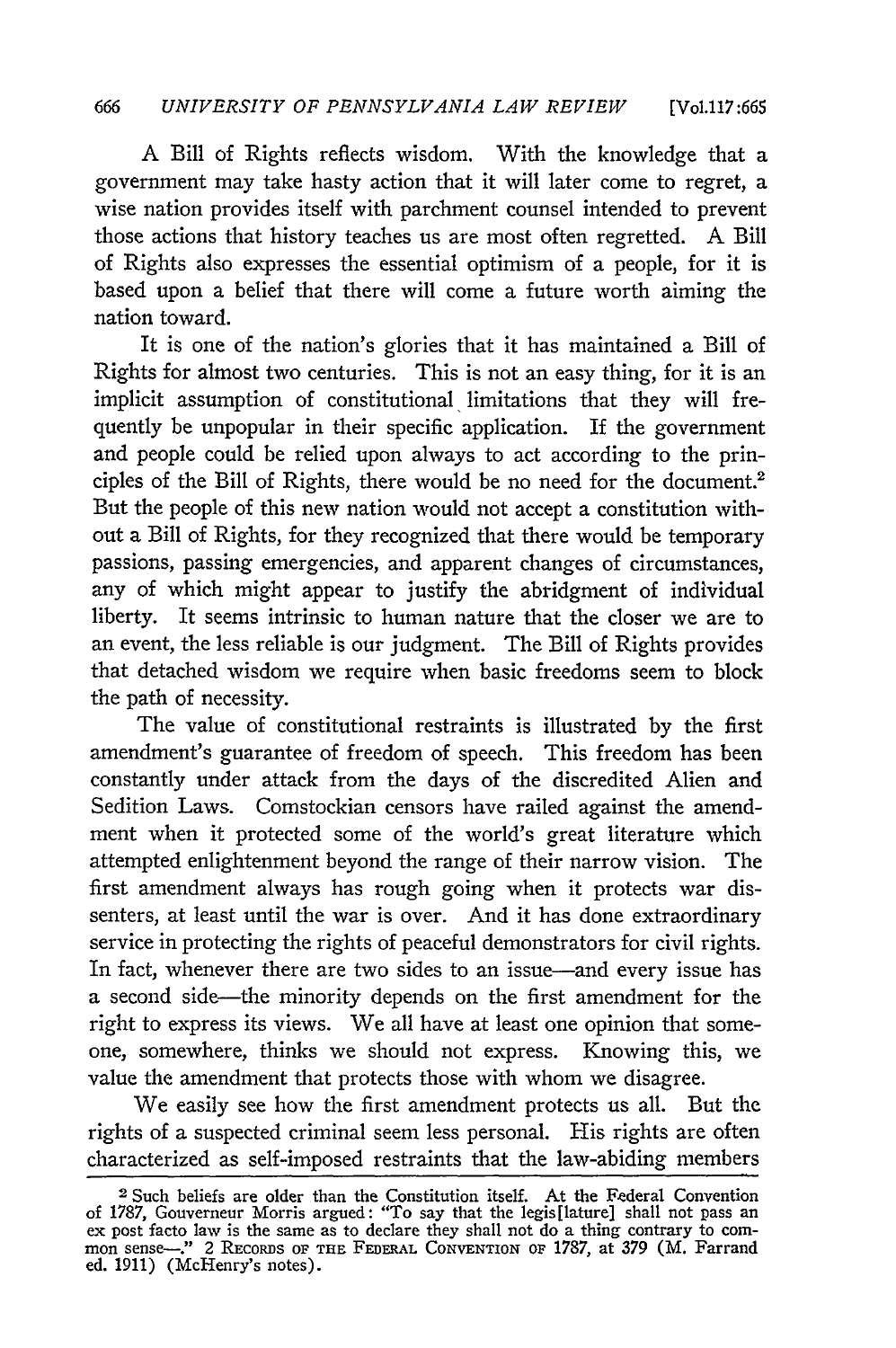of society have adopted only out of an exaggerated sense of fair play. And when a confession or illegally seized evidence is excluded from a criminal trial, we hear that we cannot afford to give such an advantage to the adversary. But the fourth, fifth, and sixth amendments do not just protect "someone else." The fifth amendment, in particular, protects us all. For to trim the privilege against self-incrimination is to trim the autonomy of every individual, which is the essence of the Bill of Rights.3

Individual rights cannot exist in the absence of individual privacy. Privacy does not exist as an absolute concept, but as a relationship to other entities. One may maintain physical privacy against "the world" with a wall, even though the mailman, milkman, and salesman regularly come through the gate. Passersby may peer through the chinks, and children may scale the wall in search of errant balls. Still there is privacy in the sense that one can be reasonably sure that he is not in fact being observed. Freedom from governmental observation is similarly incomplete, sometimes erratic. But it must be complete enough to allow one the feeling that he is unnoticed, at least some of the time. The government naturally requires various types of information, but that does not require invasion of other areas of secrecy. There will be occasions when one may be required to give a virtually complete account of one's life. But to preserve the feeling of autonomy, those occasions must be few, like the breaches in a solid wall. The individual must know that in the usual case, his life is his own, not his government's.

Privacy has already suffered a major invasion through the sections of the Omnibus Crime Control and Safe Streets Act of 1968 that authorize wiretapping and electronic surveillance.<sup>4</sup> The Attorney General-or any local chief prosecutor--may seek an order allowing

It is not the breaking of [a man's] doors, and the rummaging of his drawers that constitutes the essense of the offense; but it is the invasion of his indeeasible right of personal security, personal liberty and private property,<br>where that right has never been forfeited by his conviction of some public<br>offense,—it is the invasion of this sacred right which underlies and con of the essence of Lord Camden's judgment [in *Butick v*, *Carrington*]. Breaking<br>into a house and opening boxes and drawers are circumstances of aggravation; private papers to be used as evidence to convict him of crime or to forfeit his goods, is within the condemnation of that judgment. *In this regard the Fourth and Fifth Amendments run almost into each other.*

Boyd v. United States, 116 U.S. 616, 630 (1886) (emphasis added). *Boyd*—termed by Mr. Justice Brandeis "a case that will be remembered as long as civil liberty lives in the United States," Olmstead v. United States, 277 U.S. 438, 474 (1928) (dis- senting opinion)-has been repeatedly upheld by the Court since the day it was decided.

4 18 U.S.C.A. §§ 2516-19 (Supp. 1969).

**<sup>3</sup>**Some critics have argued that the fifth amendment has little to do with personal privacy. *See,* e.g., Friendly, *The Fifth Amendment Tomorrow: The Case for Constitutional Change,* 37 U. CIN. L. **REV.** 671, 687-90, 696-97, 720 (1968). But as long ago as 1886, the Supreme Court said: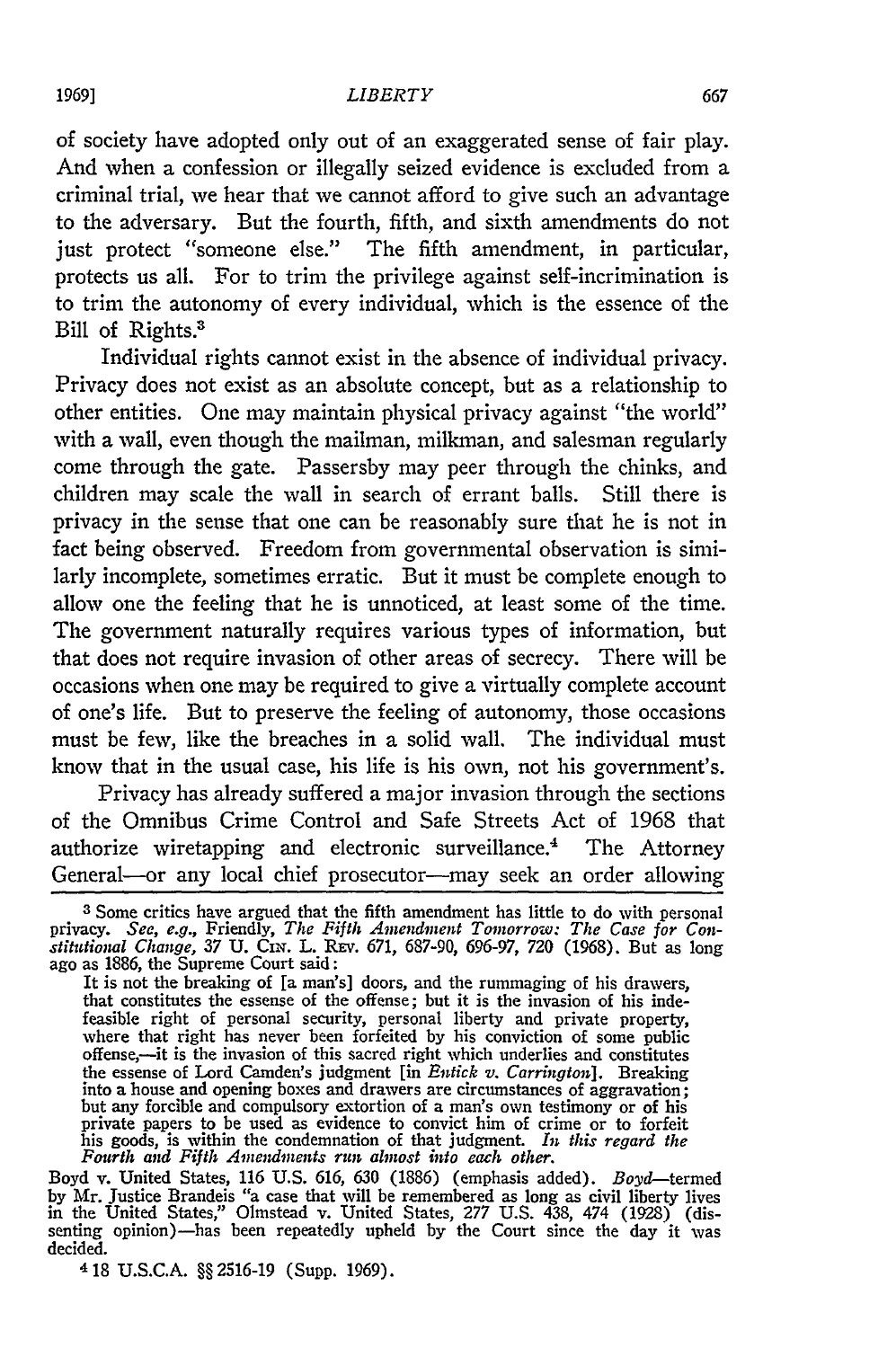the interception of any conversation of an individual suspected of any one of a long list of crimes, some of them quite minor. Under this law the police can tap one's phone or eavesdrop electronically even if they only suspect that one "is about to" commit a crime. There is no requirement that the person spied upon be informed of the surveillance until long after the event. Thus we may be overheard in the supposed privacy of our homes without being given any real opportunity to protest.

The Attorney General has said he will use the wiretapping authority to "protect" us not only from threats to national security but also from "organized" crime. But even the Attorney General's "restraint" does not bind inquisitive local prosecutors. They may listen to anyone suspected of committing a crime "dangerous to life, limb, or property" and carrying a penalty of over one year's imprisonment.<sup>5</sup> This means that whenever someone is suspected of larceny, the police can spy on his bedroom, since the bill allows interception of oral, as well as telephonic, communications. I do not recommend that the law be flouted, but I do not believe that electronic surveillance of family life is the proper means of enforcing it. Of course, no district attorney is likely to sanction the use of so awesome a weapon for a minor transgression. But small crimes may be used as a pretext for surveillance of those suspected of larger ones. Those who have traced judicial efforts to limit exploratory searches are all too familiar with such "fishing expeditions." Where the technique is as convenient as electronic listening, the temptation to engage in exploratory eavesdrops will be great indeed, and the possibility of control even more limited than in the case of a physical search.<sup>6</sup>

The problem here is that one never knows who will use modern electronic gadgetry-such as that advertised in national magazines as "The Snooper"-or for what reasons. Even if you act in accord with community mores today, you cannot predict when a new district attorney will attempt to make his reputation out of your supposed transgressions. Can we afford to maintain our privacy against such a variety of intrusions by the inquisitive state? My answer is that we

<sup>5 18</sup> U.S.C.A. §2516(2) (Supp. 1969).

 $\overline{6}$  Usually, the subject of an illegal physical search knows he has been searched and can make complaint immediately. But the citizen whose conversations have been overheard may never know. 18 U.S.C.A. § 2518(8) (d) merely requires that notice be given to "the persons named in the order [authorizing the eavesdropping] and such other parties to intercepted communications as the judge may determine in his discretion that is in the interest of justice." The notice need not be given for 90 days after the surveillance has ceased, and even that period may be postponed indefinitely by an ex parte proceeding. *Id.* As there is obviously little supervision of failures to disclose, it is hardly surprising that even these minimal provisions seem to be as honored in their breach as in their observance. *See* N.Y. Times, Feb. 16, *1969,* at 50, cols. 4-8.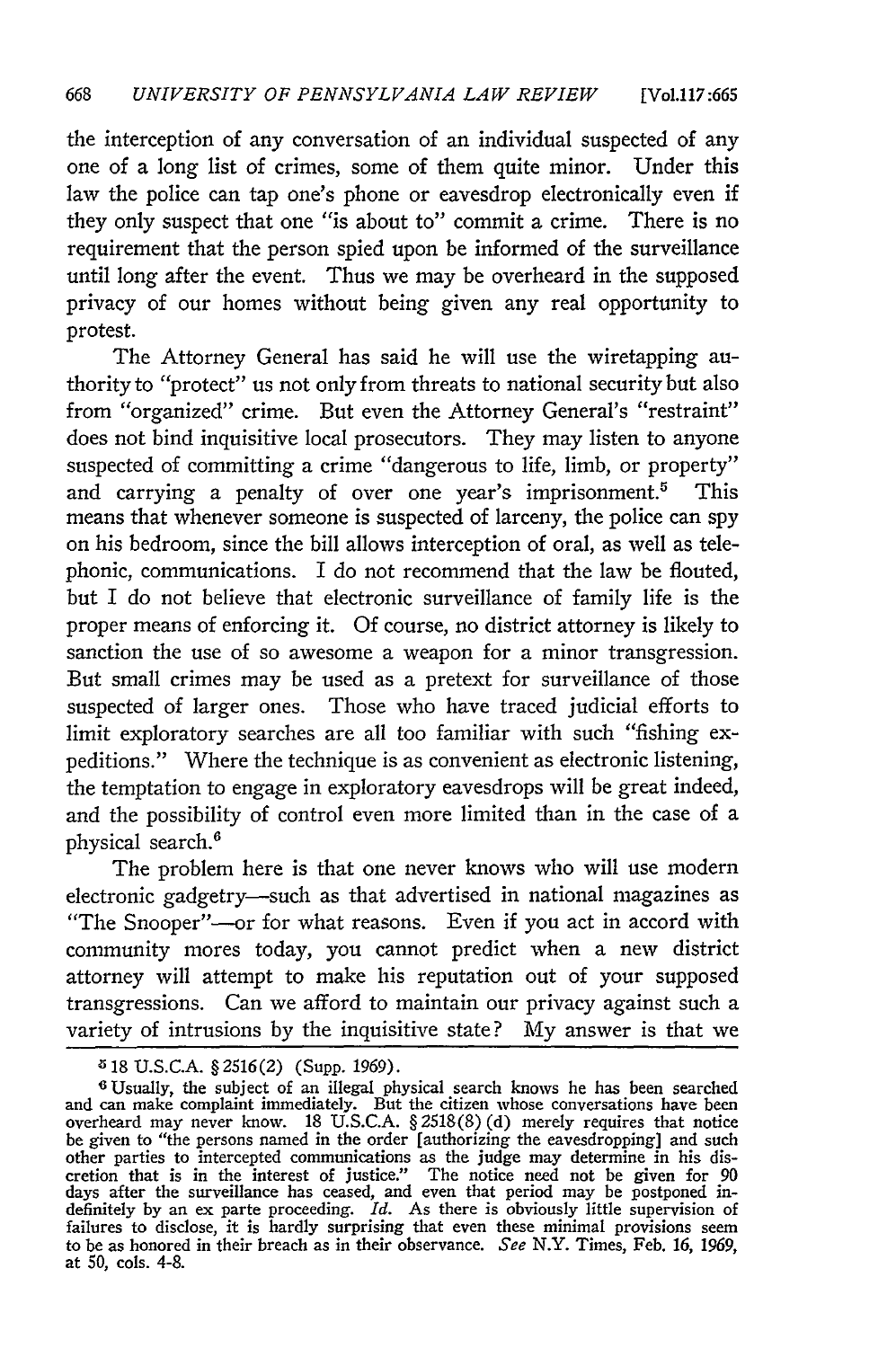must. It is the principal distinction between a free society and the sullen tyranny of Big Brother.

The dwindling of personal privacy has been as frequently remarked as the rise of crime. In the modern world we have only belatedly realized that privacy is an increasingly scarce social resource which must be protected against the claims of efficient social ordering. We have so far prevented the establishment of a national computer bank in order to protect some of that privacy which remains. The projected uses of the computei seem perfectly legitimate: some well-meaning men want an efficient means of arranging all the information which the government already has in order that it may be better used for the good of all. The trouble is that we all have something to hide, some matter known to a few that we would rather were not known by all. The fact that you once registered as a Democrat, or made an improvident investment, or engaged in a youthful escapade not even criminal, or bought an Edsel are facts that the state may know, but that you do not want it to remember too well. It is not only criminals who want zones of privacy.

If we are to live under the threat of the electronic eye and ear, we must be even more fearful of ceding the means we still have of protecting privacy. If everything one says is public information, then one at least needs the opportunity to write in secret, a privilege that would be barred forever under one constitutional proposal. And if everything that is voluntarily expressed escapes the veil of privacy, one needs at least the assurance that the thoughts he chooses not to release will remain his own. These are fundamental considerations, based on the judgment that a complete life cannot go on in the full glare of publicity. The occasion may arise when privacy must be invaded, but every suspected crime cannot be the justification. If it were, the invasion would not be occasional. It would be constant.

The fifth amendment is one of the more effective and visible means of restricting governmental intrusion into the privacy of the individual. Yet the most vocal attacks on crime take shape as attacks on this amendment. A rising crime rate is associated with Supreme Court rulings enforcing the privilege against self-incrimination. Critics, in the name of "law and order," seem to believe that if the privilege were eliminated or weakened there would be more confessions, and that if there were more confessions there would be fewer crimes and we would all be better off. But they offer no evidence that limiting the fifth amendment would substantially reduce crime. They really propose that we speculate with the liberty we enjoy in order to receive a benefit which may not exist.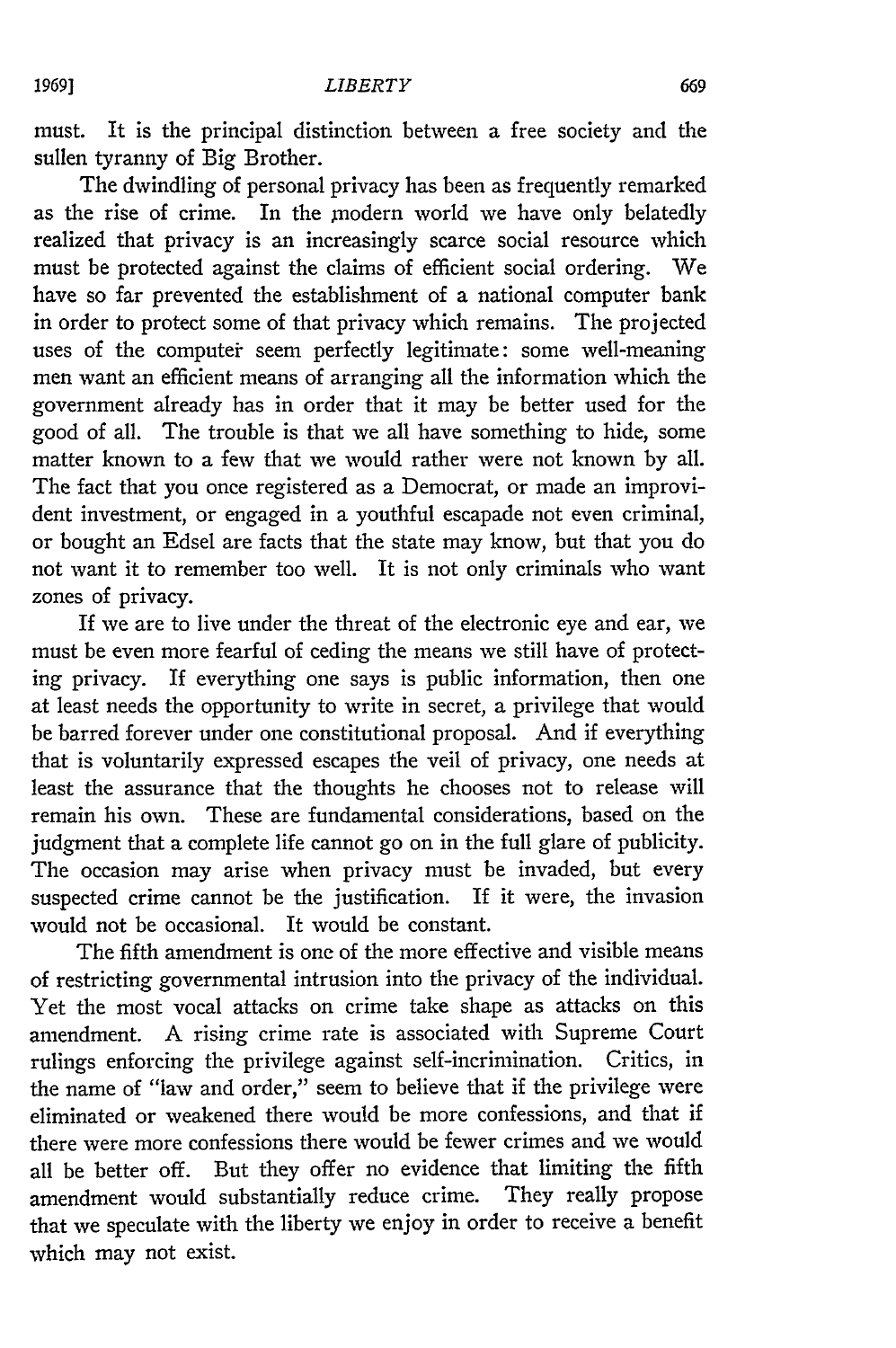The privilege not to "be compelled in any criminal case to be a witness against" oneself derives from an earlier, more cruel age than ours.7 People then did not wonder at the necessity of a privilege to remain silent in the face of criminal accusation. They were too familiar with torture and long imprisonment as means of acquiring information. They erected the privilege to bar such medieval practices. But the middle ages are past. Why do we still have the fifth amendment?<sup>8</sup> One reason is the fear that without the privilege the brutality of the extorted confession would continue to plague us. Forty years ago was not the middle ages, yet the Wickersham Commission discovered that government officers still used torture to gain admissions of guilt. Today is not the middle ages, yet the crew of the *Pueblo* found that the need for the fifth amendment has not disappeared. One might say we are forty years and 7000 miles from such incidents, and for the most part we are. But that is testimony to the effectiveness of the privilege, not to its superfluity.

Even with the fifth amendment, much coercive interrogation has taken place in the past decade. The United States Commission on Civil Rights found that violence was regularly employed to obtain confessions from Negroes.' A study in New Jersey found coercion to be a common questioning technique, used against both white and black suspects.<sup>10</sup>

The privilege against self-incrimination "registers an important advance in the development of our liberty-'one of the great landmarks in man's struggle to make himself civilized.'" *Ulhman v. United States,* 350 U.S. 422, 426. [The quotation is from Griswold, The Fifth Amendment Today (1955), 7.] It reflects many of our fundamental values and most noble aspirations: our unwillingness to subject those suspected of crime to the cruel trilemma of self-accusation, perjury or contempt; our preference for an accusatorial rather than an inquisitorial system of criminal justice; our fear that self-incriminating statements will be elicited by inhumane treatment and abuses; our sense of fair play which dictates "a fair state-individual balance by requiring the government to leave the individual alone until good cause is shown for disturbing him and by requiring the government in its contest with the individual to shoulder the entire load," 8 Wigmore, Evidence (Mc-Naughton Rev., 1961), 317; our respect for the inviolability of the human personality and of the right of each individual "to a private enclave where he may lead a private life," *United States v. Grunewald,* 233 F.2d 556, 581-82 (Frank, J., dissenting), rev'd 353 U.S. 391; our distrust of self-deprecatory statements; and our realization that the privilege, while sometimes "a shelter to the guilty," is often "a protection to the innocent." *Quinn v. United States,* 349 U.S. 155, 162. *<sup>9</sup>See,* 5 UNITED STATES COMMISSION ON CiviL RIGHTS, JUSTICE 17 (1961).

**10A.** TREBACH, THE RATIONING **OF** JUSTICE-CONSTITUTIONAL RIGHTS **AND** THE CRIMINAL PROCESS 39, 41 (1964). Lest anyone think this represents the irreducible level of violence, the same study showed that across the Delaware, in Philadelphia, coercion was a rare phenomenon. The difference was attributed to the determination of Philadelphia authorities to respect the privilege. *Id.* 41.

<sup>7</sup>For an exhaustive history of the origins of the privilege, see L. LEVY, ORIGINS OF **THE** FIFTH **AMENDMENT:** THE RIGHT **AGAINST** SELF-INcRIMINATION (1968).

**<sup>8</sup> 1** have answered this question before. Speaking for the Court in Murphy v. Waterfront Comm'n, 378 U.S. 52, 55 (1963), I said: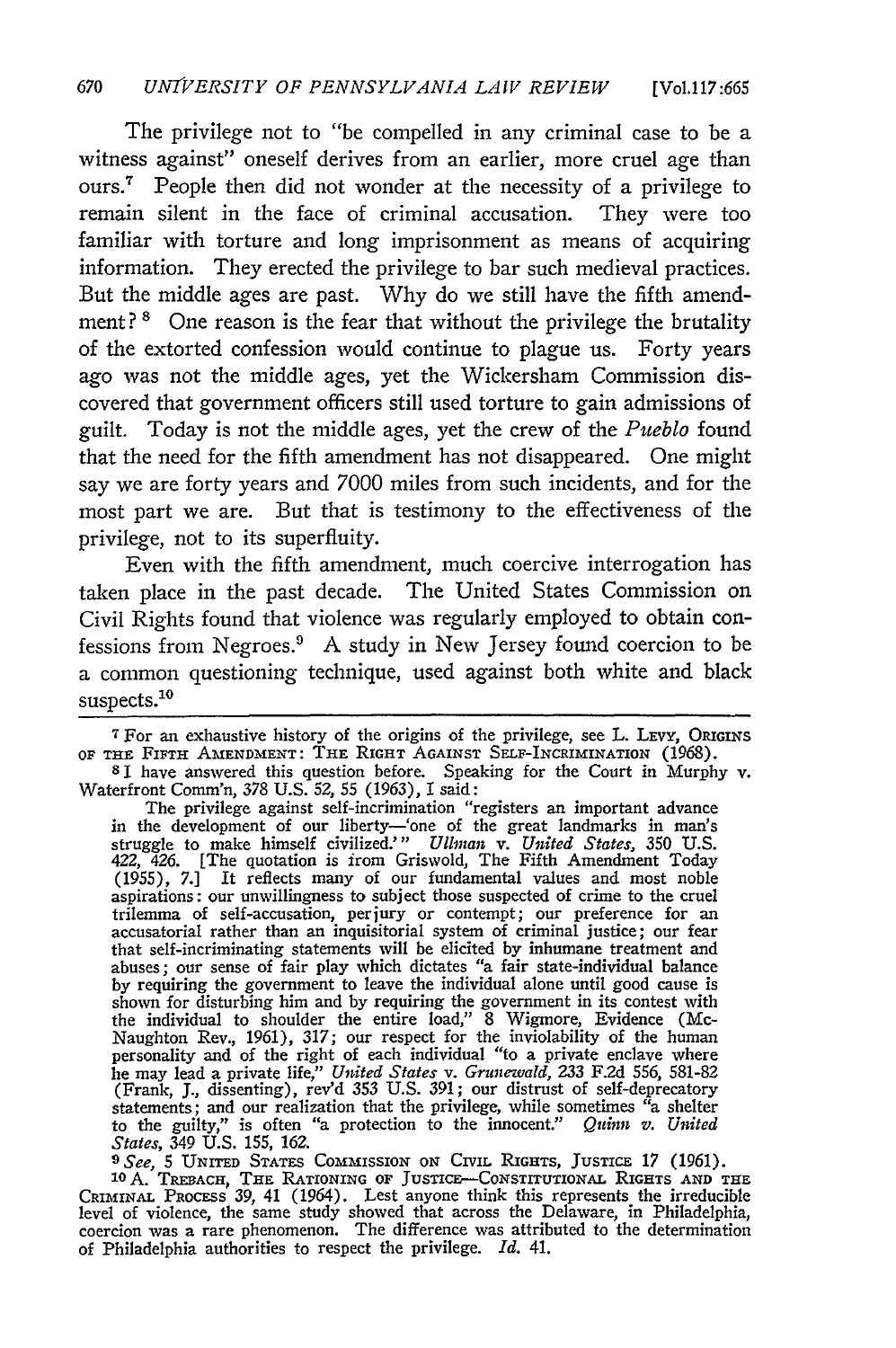Actual physical brutality is not the only means of coercion employed. Threats and promises can be equally effective in breaking the will of a suspect. For the state to close around a lone suspect and intimidate him into confessing is not only unseemly; it is dangerous as well. If a little fear makes a guilty man confess, a lot might move the innocent to admit guilt. More likely, it could make a minor criminal exaggerate his criminal activities, clearing the police files of unsolved crimes. These are too common realities, as the reported cases show, and judicial enforcement of the fifth amendment is the primary means of controlling their occurrence. Of course we could limit the privilege to protection from threats and violence and let law enforcement officers get on with their job. But the fifth amendment privilege protects against more than physical and psychological brutality. It is essential to the privacy of the individual.

Perhaps the best way to appreciate what the privilege against selfincrimination really means is to imagine a system without it. There are, of course, countries that have neither the fifth amendment nor tyranny. But they have developed other restraints in dealings between state and citizen. From the record of coercion in the United States, even with the privilege, it is apparent that we have developed no substitute for the amendment. And repeal in the present context would hardly provoke a search for substitutes. If we "liberate" our officialdom from the fifth, it will not be because the officials have so internalized its values as to render it superfluous. Rather, it will be because we have decided we can no longer afford the restraints it imposes. Politically, repeal would represent positive encouragement to do what formerly the amendment prohibited. Post-repeal America would not merely be a society without the amendment; it would be a society without the privilege.

What could happen without the amendment would seem to many a whole new order of police behavior. One can imagine an investigator calling a citizen in for a chat about the events of the last few days, weeks or years: "Come down to the station. And bring your diary with you." What crimes have been committed in the vicinity in the last month? Undoubtedly, many. One's whereabouts every minute of the time is therefore relevant to a whole list of unsolved crimes. "Do you take a morning walk? **Why** that route?" At this point the citizen may keep silent, which will no doubt interest a jury, or he will have to defend his innocent private habits.

How many details of one's life are perfectly legal, honorable, yet personal; what is more totalitarian than having to report on these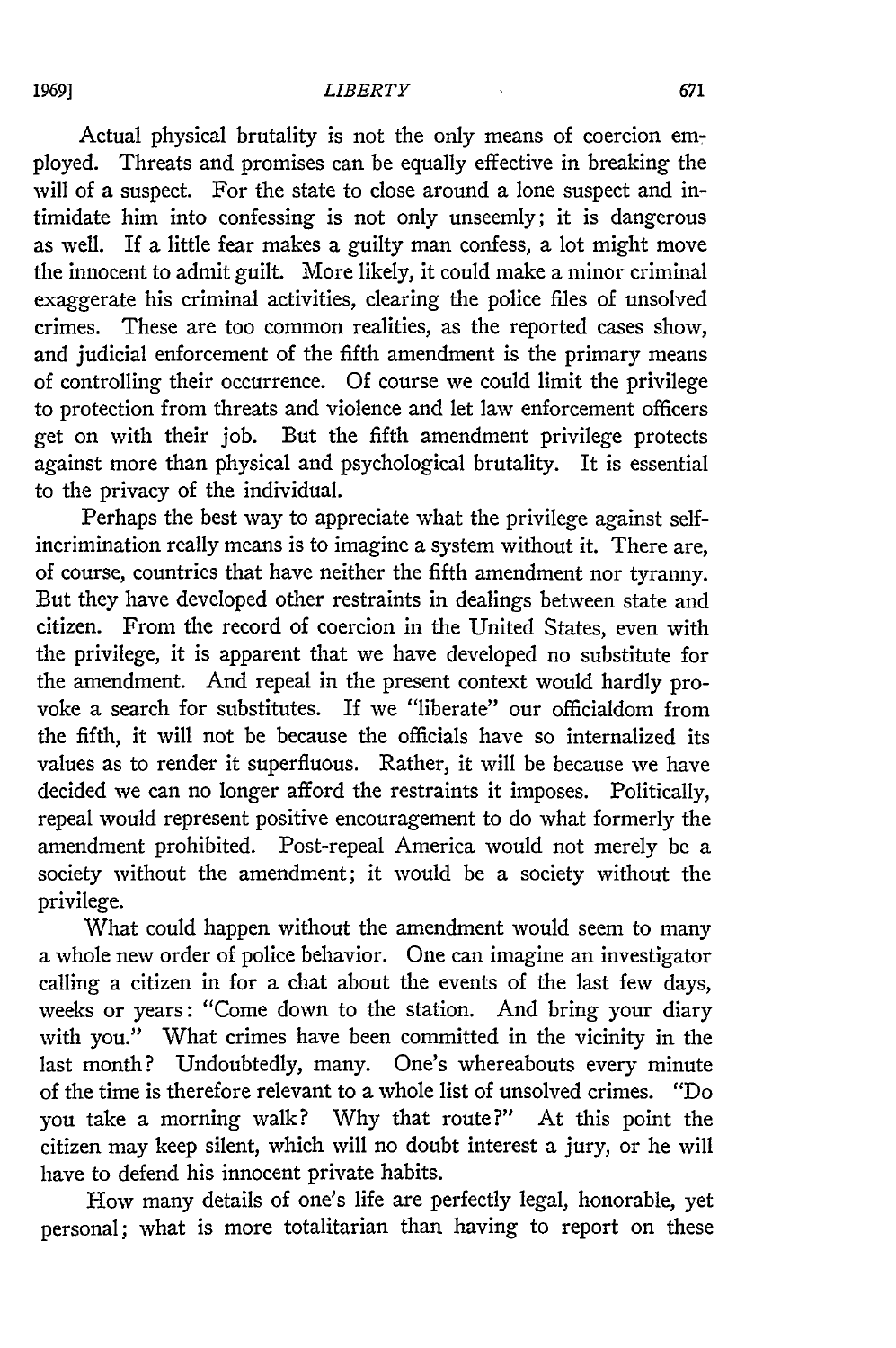things at the instance of some bureaucrat who naturally views his task as more important than your privacy? Yet it is only an explicit prohibition such as the fifth amendment that prevents the state from seeking out such total knowledge. The ends are legitimate (investigating crime) and the means seem mild enough in the individual case (just a few polite questions). But if the interrogation is limited only by the number of crimes to solve, there is no limit at all. One does not need "something to hide" to object to the requirement that he give a running account of his life.

But the fifth amendment does not protect us only against embarrassment. It keeps us out of jail. Four hundred years ago Montaigne wrote, "No man is so exquisitely honest or upright in living, but brings all his actions and thoughts within compasse and danger of the lawes, and that ten times in his life might not lawfully be hanged." **"** In the intervening centuries the number of crimes for which we may "lawfully be hanged" has been reduced. But the number for which we may be imprisoned has multiplied a hundredfold. How many tax underpayments are the result of unwitting errors by the taxpayer? How much simpler prosecution would be if the taxpayer could be interrogated alone, with neither lawyer nor records on hand. When one in fact declares too little, and refuses to talk, that refusal will most likely indicate the existence of fraudulent intent to a jury. Yet silence may be the result not of fraud, but of innocent bewilderment.

It is interesting to speculate whether the proponents of a weakened fifth amendment would want it weakened in their case. Price fixing would certainly be easier to prove if the suspect could be forced to recount how he arrived at his pricing policy. Maybe the honest man has nothing to fear and the country doesn't care. But I don't think so. The reaction to the Government's interest in the 1962 steel price increases suggests otherwise. It suggests that we cherish our freedom, that we resent midnight visits by the law too much to compromise the liberty the Bill of Rights guarantees.

There is a more insidious possibility for law enforcement in the post-fifth amendment era. Instead of investigating specific crimes in which a suspect might have been implicated, the state can call in its citizens for general investigations. Who has not wittingly or unwittingly exceeded the speed limit, or littered the sidewalk, or walked against the red light? When asked, "Have you committed any crimes ?" what does one say? To say no is to lie-if this is done in court it is perjury and, out of court, it may very well constitute the crime of obstruct-

**<sup>11</sup>**M. **MONTAIGNE,** *Of Vanitie,* in **3** ESSAYS **185, 242 (J.** Florio trans. **1893).**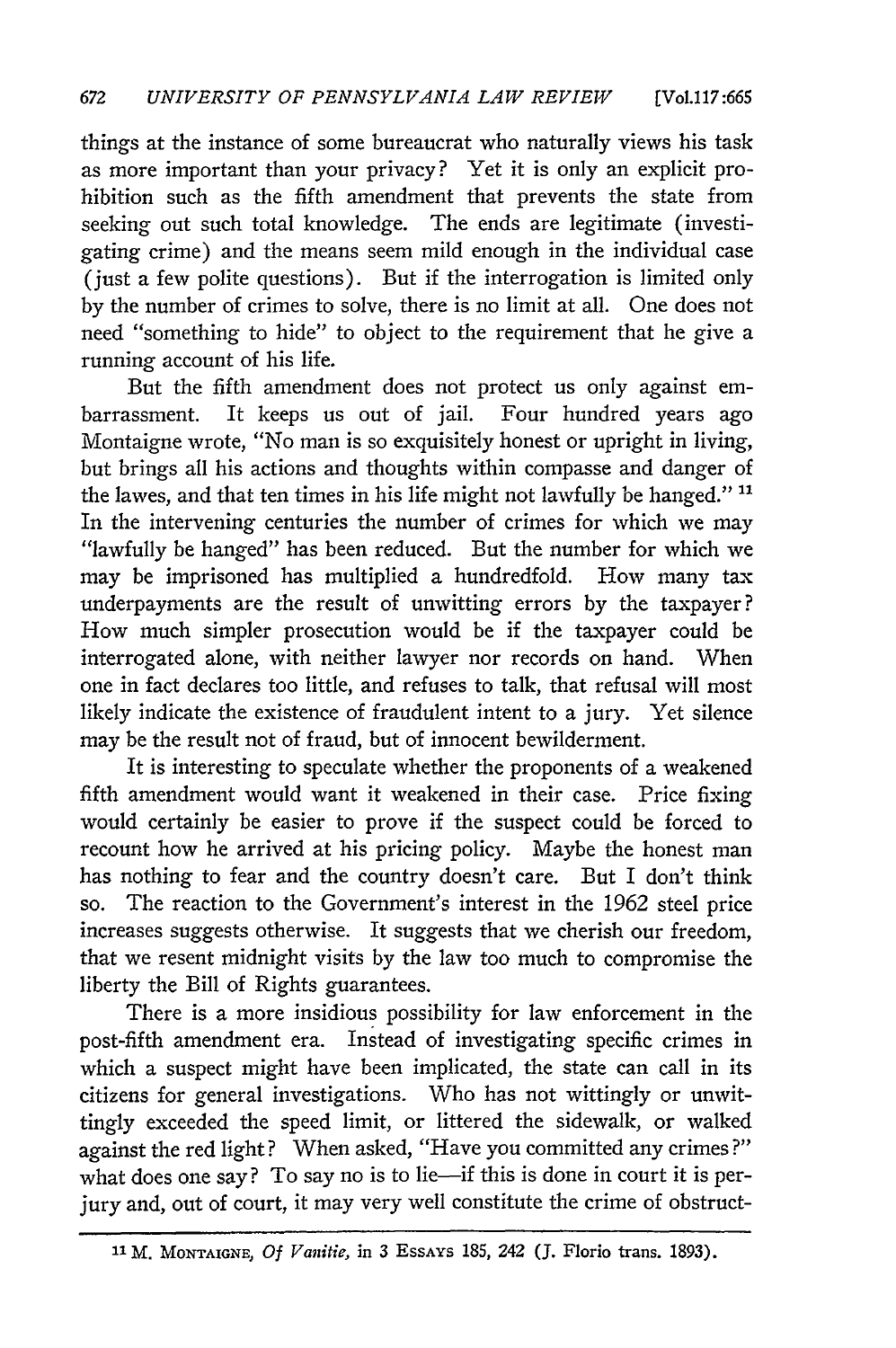ing justice.<sup>12</sup> To confess means that one will be found guilty and punished simply because some official, for reasons that will never be known, has singled one out. In effect, the state can make either a criminal or a perjurer out of almost anyone it chooses. Unfortunate man, who falls out of favor with his local district attorney!

In fact the large number of crimes necessitates some sort of selection **by** law enforcers, but the criteria of selection are never specified **by** the legislature. To say, "Use your men to fight crime" gives no guidance. Law enforcement officials focus attention upon and concentrate their investigative efforts on those crimes they determine are most serious. Some will concentrate on street crimes; others will perceive a threat in subversion and question suspects about their politics; still others may spend their time enforcing civil rights laws. But the decision may as easily be made not according to what classes of crime seem most important, but according to what group is most hated or feared **by** those in power. Crime can be investigated while keeping an alert eye on ethnic or political minorities. Membership in one of these groups can become an invitation to inquisition. Political leaders, in fact, are inclined to define law enforcement priorities in terms of the anxieties of their electoral constituencies.

Even those who fall on the right side of the prosecutor's discretion today ought not to be so sure that they can get along better without the fifth amendment. Only fifteen years ago the clamor of McCarthyism threatened the privilege against self-incrimination. That campaign was not directed against street crime, but against the right to hold one's own political beliefs, the right to differ with Senator McCarthy's credo without having to suffer public harassment. McCarthy is gone, and we and the fifth amendment have survived, but that is no assurance that another witch hunt will not occur. The fifth amendment, even if it sometimes pinches, is an essential part of our insurance for that day.

It is not just the fifth amendment, but our whole heritage of individual liberty that rejects inquisitorial law enforcement. It is argued that it will be more difficult to catch criminals if we cannot make them confess. Of course, there are times when no other evidence is available, although not so often as is frequently asserted. I must emphasize, however, that liberty is worth this small price. We should not rush to abandon our autonomy as individuals just because it creates inefficiencies in the apprehension of criminals. When it is said that democracy is an inefficient means for determining policy, we do not

<sup>12</sup> This example is hardly hypothetical. *See* Note, *Obscene Harpies and Foul Buzzards? The FBI's Use of Section 1001 in Criminal Investigations,* **78** YALE **L.J.** *156* (1968).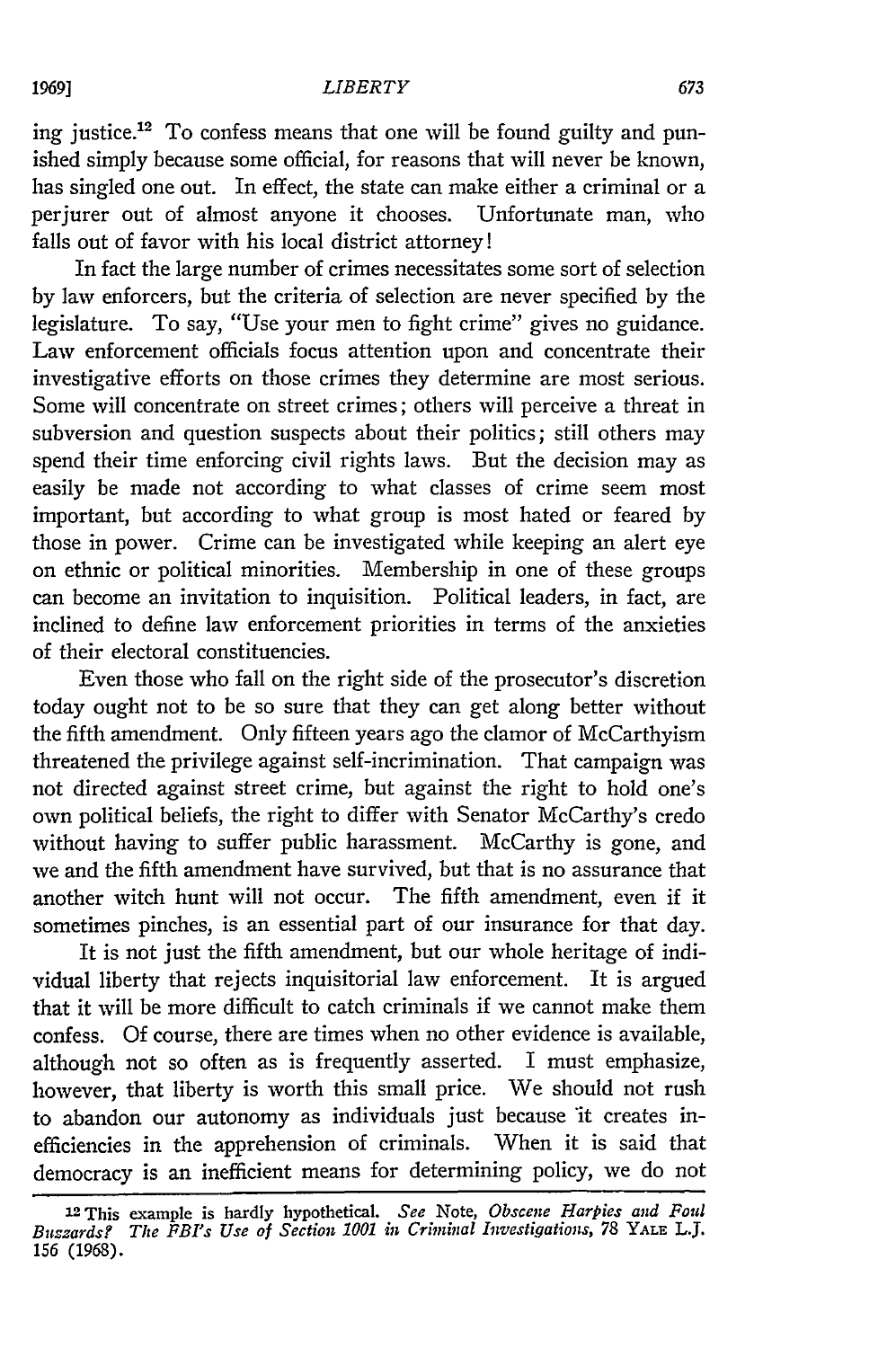rush to abandon democracy. We are justifiably concerned with crime, but the power of the criminal is nothing compared to the power of the state.

But proponents of new measures argue that to "adjust" the fifth amendment is not to unleash the entire force of the state. They argue that the fifth amendment which protects us against arbitrary intrusions **by** the state is something different from recent judicial interpretations. It is said that the courts have enacted a new code of criminal procedure under the guise of interpreting the Constitution. It is true that the Supreme Court has prescribed rules of a specificity that is understandably not present in the Constitution. But such rules are the only way to make the Constitution a reality. When *Wolf v. Colorado "a* left enforcement of the fourth amendment to the states, it was too widely taken as a green light to search and seize at will. The Court has not expanded the privilege against self-incrimination---it has only created effective remedies and extended their protection to the poor and ignorant. The specificity of *Miranda v. Arizona* 1 4 has been necessary to assure equal treatment when the states refuse to act.

The test of the constitutionality of a confession has long been voluntariness. A confession could not constitutionally be beaten out of a suspect.<sup>15</sup> It could not be extracted through more subtle psychological pressures playing upon the fears of the suspect. What the Court did in *Miranda* was to apply the same standards to the reality that confronts the poor and ignorant defendant. Organized criminals have their lawyers and know enough to call them when they confront the law. When they volunteer a confession it is the result of a bargainthey exchange their help to the police for lesser charges and lighter sentences.

But a lawyerless defendant facing the law for the first time is unaware of the possibilities for bargaining. For him, the Orwellian model of law enforcement I have described is too often the reality. Ignorant of his rights, the suspect sees no limit to what his captors can do. Indeed, interrogation manuals suggest creating this impression. And even if there are limits, who enforces them against the police?<sup>16</sup> The suspect in this position frequently has no real choice in

**<sup>13</sup>**338 U.S. 25 (1949).

<sup>14384</sup> U.S. 436 (1966).

**<sup>15</sup>**Mere witnesses, however, are given no such protection. *See,* e.g., People v. Portelli, 15 N.Y.2d 235, 205 N.E.2d 857, 257, N.Y.S.2d 931 (1965).

**<sup>16</sup>** The answer, of course, is that no one does. Although civil suits are sometimes suggested as an available remedy for police brutality, *e.g.,* Foote, *Tort Remedies for Police Violations of Individual Rights,* **39** MINN. L. REv. 493 (1955), the courts are generally hostile to such actions. *See, e.g.,* Hoffman v. Halden, **268 F.2d** 280, 295 (9th Cir. 1959); Lewis v. Brautigam, **227** F.2d 124, **127** (5th Cir. 1955) (quoting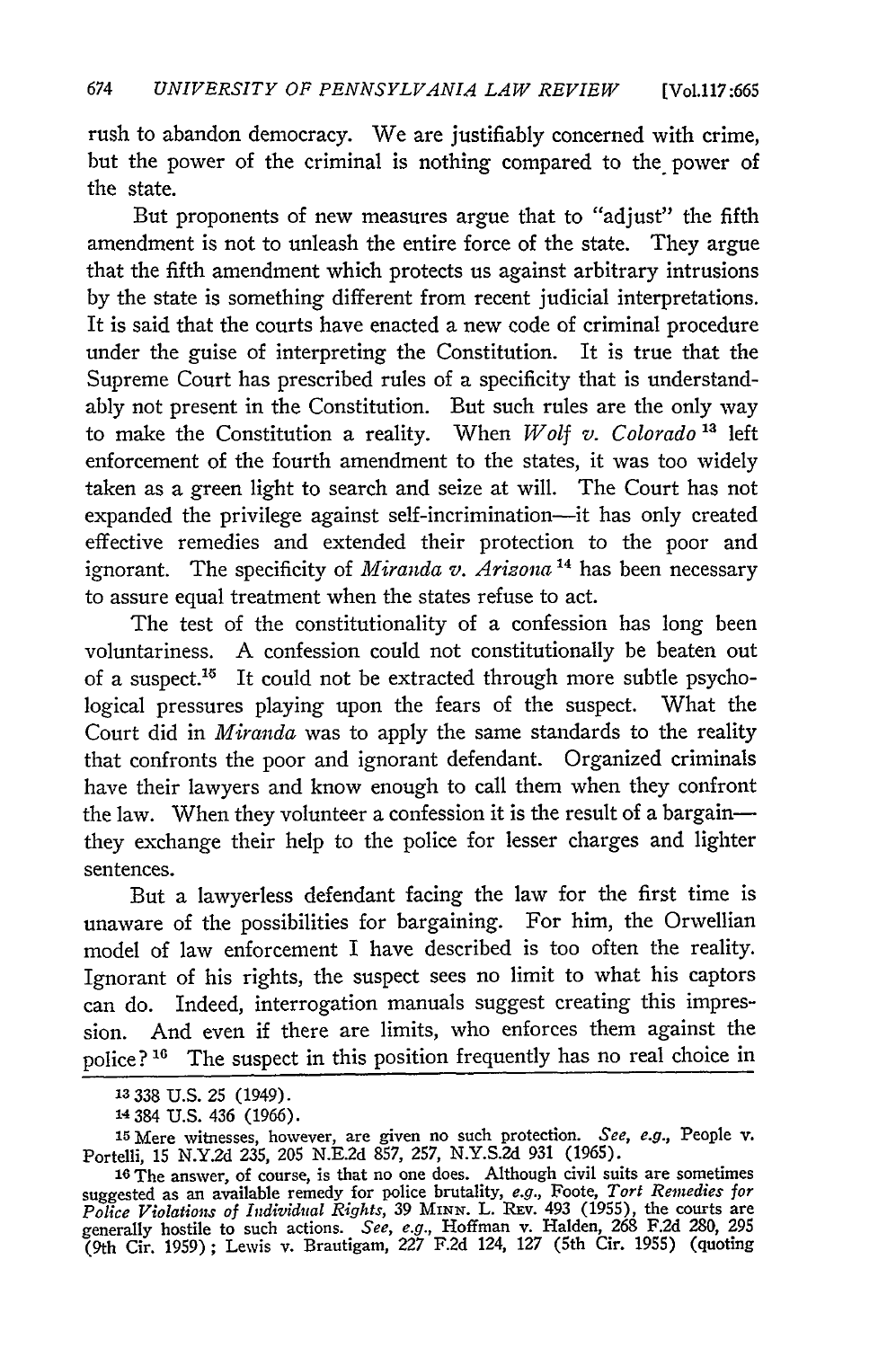his behavior. This produces results for the inquisitor. It also provides an incentive to violate other rights. Although the fourth amendment requires probable cause for arrest, the availability of information from the uninformed prisoner encourages the arrest of large numbers of people on "suspicion" in the hopes that some of them will reveal incriminating information under the stress of custody.

*Miranda* is closely tailored to the coercive atmosphere in which interrogation is conducted. The police are not forbidden to ask questions; they are not required to warn informants who are not suspects; and volunteered statements are perfectly acceptable evidence. What *Miranda* does require is the warning of a suspect that what he says can be used against him, and that he has a right to remain silent and to have a lawyer, without cost if he cannot afford one himself. These are not new rights. They are all means of effectuating the longrecognized privilege against self-incrimination, based on the appreciation that rights are useless if the holder is ignorant of them. *Miranda* really stands for the proposition that the indigent first offender is as entitled as any of us that anything he says should be voluntary.

It is clear that it would be the poor, disproportionate numbers of whom are black, who would be affected if *Miranda* were overturned. Organized criminals do not talk, even in the face of illegal threats. The police are usually careful not to harass well-to-do suspects, who have lawyers anyway. So, in effect, a separate system of interrogation would be established for the poor. The counter-argument is that all that is sought is an efficient system of criminal investigation, which accidentally affects the poor somewhat differently than others. It is a fact of life that the poor suffer in many ways. A fact of life it may be, but not one we can overlook when, in the name of practical necessity, a change of rules is proposed-a change that will affect the poor more than others, and a change that will put greater pressure on this already disadvantaged group without really affecting the rights of the more affluent.

It is argued that questioning only residents of high-crime areas would uncover more street criminals than questioning only residents of low-crime areas. This may be true, but we cannot ignore the fact

unreported opinion of District Court) ; Cox v. Shepard, 199 F. Supp. 140, 143 (S.D. Cal. 1961). Even the successful plaintiff is not likely to recover a substantial amount in damages. One of the more "fortunate" appears in Wakat v. Harlib, 253 F.2d 59 (7th Cir. 1958). He was arrested without a warrant, released on habeas corpus and immediately rearrested. The second time, the police held him for 6 days without filing charges against him; denied him an opportunity to contact his attorney, who had no knowledge of the second arrest; beat him with a club, blackjack, and sandbags so severely as to require 11 days in the hospital; and finally forced him to sign a confession, which was used to convict him. He served 5 years of a 10-to-20 year sentence before obtaining relief. The jury awarded him \$15,000 damages.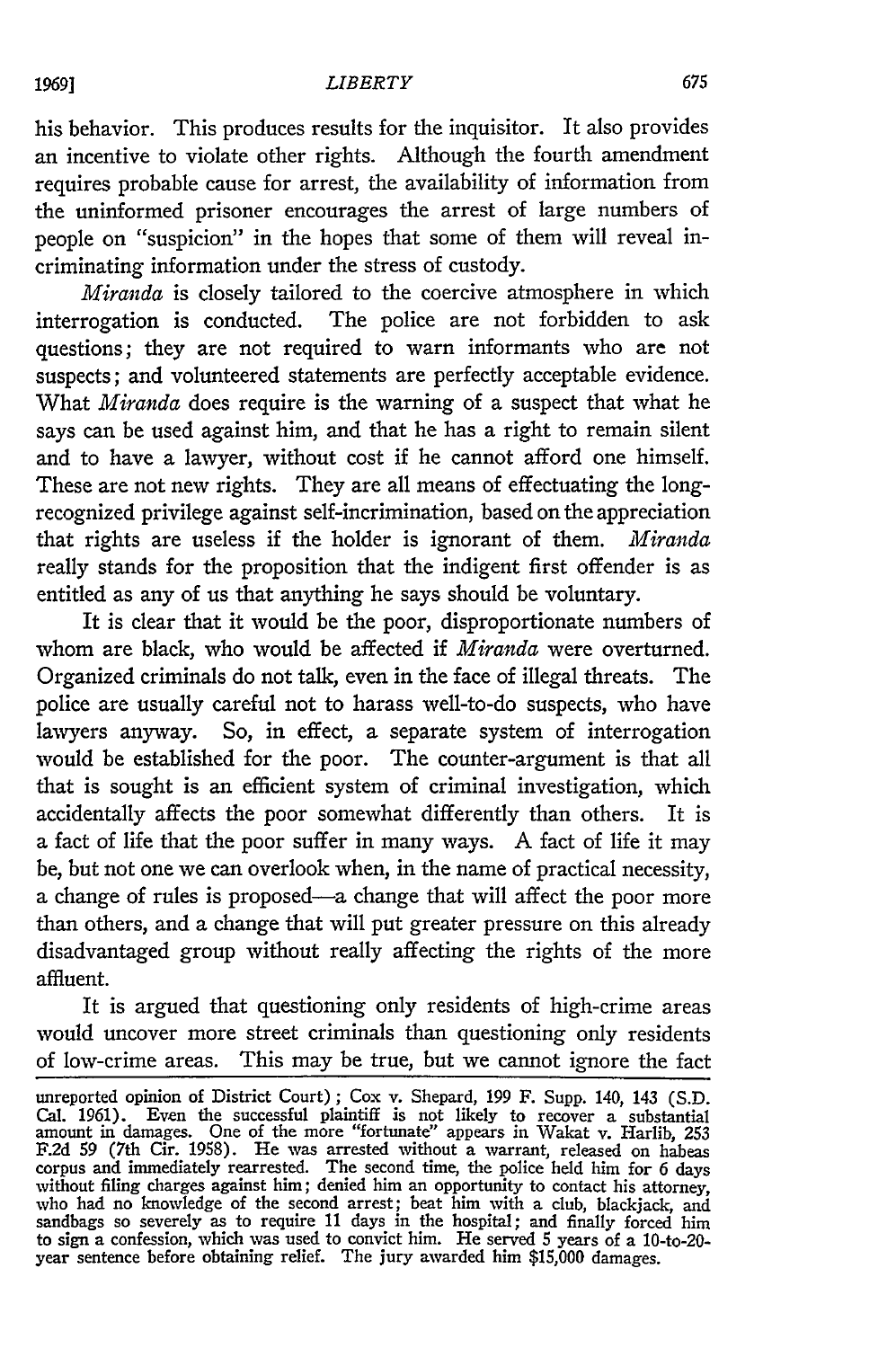that the discrimination occasioned by the use of these separate systems of law enforcement will not be perceived by the poor and black as either justifiable or reasonable. The poor know that whatever happens to the fifth amendment, business crime suspects are unlikely to be grilled at the station house. And this may explain why proposals to weaken the amendment come mainly from the more affluent members of society. To legitimize the inquisitorial mode of law enforcement would be to abandon a fundamental element of American law, equal justice.

We cannot afford to abandon equality. We have already seen some of the costs of a racially divided society---not just joblessness and riots, but the very crime wave that these proposals seek to reverse. It is true that equality is slowly achieved, and will only slowly affect the crime rate, but it is essential to peace in our cities. Any short term gains that may flow from repression are certainly not worth deepening the alienation of the repressed. A state of siege cannot be the goal of law and order.

So far we have assumed that the protection of the fifth amendment exacts its price through crime. But there has been no sufficient showing that abrogation of the amendment will significantly affect the crime rate. Interrogation is a technique for solving crimes, not preventing them. Even in solving crimes confessions are not usually essential. The District Attorney of Los Angeles County concluded that *Miranda*type warnings had not significantly affected his conviction rate.<sup>17</sup> There is no reason to believe that the experience should be different elsewhere.

It is not the Supreme Court that has caused the startling rise in urban crime, but rather the way our society handles the availability of addictive drugs and guns. In virtually all of our cities an appalling proportion of certain crimes is committed by drug addicts. This is a source of criminal conduct about which we can do something constructive. The principal cause of crime by addicts is simply the need for money to support a habit. Simply prescribing maintenance doses of the addictive drug, either free or at its normal cost of less than a dollar a day, would eliminate a substantial cause of crime. The English addict population has remained both small and law-abiding while receiving legal maintenance doses of drugs.

Uncontrolled ownership of guns also contributes to violence. The mere availability of a gun has turned more than one family quarrel into a murder. Easy access to guns paves the way for armed robbers. This is again a problem about which we have the power to do something,

*<sup>17</sup>***YOUNGER,** *Interrogation of Crmiinal Defendants-Some Views on* Miranda **v.** Arizona, **35** FORDHAMi L. **REv. 169, 255-62** (1966).